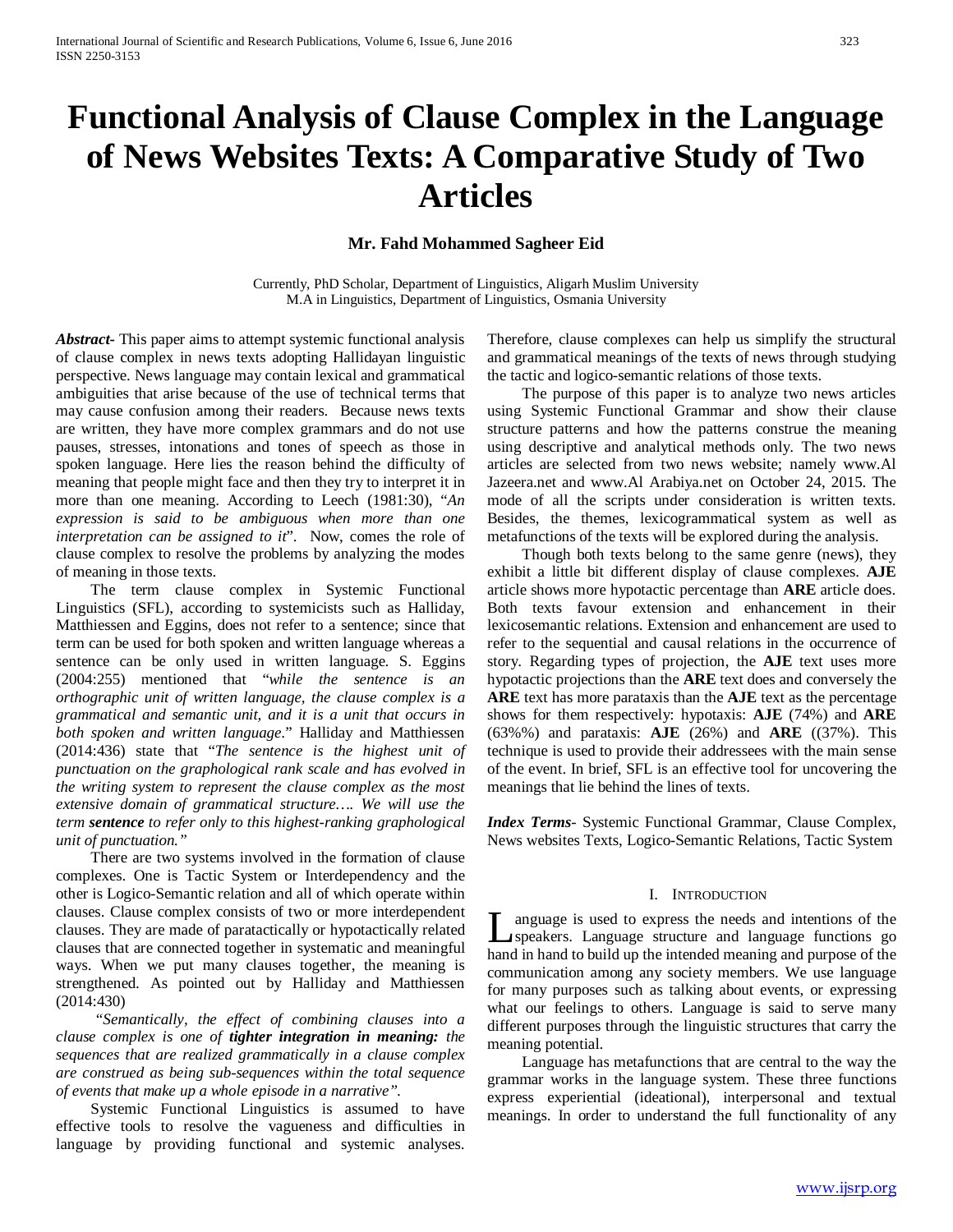utterance it is necessary to consider all of these three meanings simultaneously.

 The paper compares two website news articles and aims at identifying the main similarities and differences of the aforementioned three systemic principal types of meanings that will be examined later.

 The articles are selected from two popular news website: <http://english.alarabiya.net/><http://www.aljazeera.com/>and they report the same factual event of a war-conflict story involving Russian intervention in Syria. Both of the papers are addressed to the same audience and accordingly are expected to represent a similar style of a common tabloid reporting.

 The analysis is comparatively done by adopting a lexicogrammatical examination and a summary of style, context and register of both texts.

 The referencing used throughout my paper is as follows: **AJE**: Al-Jazeera English website, <http://www.aljazeera.com/> and **ARE**: Al-Arabiya English website, <https://english.alarabiya.net/> , § 1: paragraph one, § 2: paragraph 2 etc. The articles will be written at the appendix at the end of this paper.

# II. THREE LINES OF MEANING: METAFUNCTIONS

 Halliday (1994:34) draws the attention to the importance of making three distinct functions [Subject, Actor, and Theme] in the clause saying that "*each one of them forms part of a different functional configuration, making a strand in the overall meaning of the clause*". The strands of meaning are as follows:

- *I. The Theme functions in the structure of the clause as a message. The Theme is the point of departure for the message.*
- *II. The Subject functions in the structure of the clause as an exchange. It deals with speech roles in exchange as giving and demanding.*
- *III. The Actor functions in the structure of the clause as representation. A clause has meaning as a representation of some process in ongoing human experience.*

|  |  |  |  |  | Table1. Three lines of meaning in the clause by Halliday and Matthiessen (2014:83) |  |
|--|--|--|--|--|------------------------------------------------------------------------------------|--|
|--|--|--|--|--|------------------------------------------------------------------------------------|--|

| <b>Metafunction</b> | Clause as      | <b>SYSTEM</b>       | <b>Structure</b>                                                             |
|---------------------|----------------|---------------------|------------------------------------------------------------------------------|
| Textual             | Message        | <b>THFMF</b>        | Theme ^ Rheme                                                                |
| Interpersonal       | Exchange       | <b>MOOD</b>         | Mood [Subject + Finite] + Residue [Predicator (+<br>Complement) (+ Adjunct)] |
| Experiential        | Representation | <b>TRANSITIVITY</b> | process + participant(s) (+ circumstances), e.g. Process +<br>Actor+ Goal    |

 It is the structure as a whole that construes the meaning. Process + Actor +Goal is a configuration that is referred to as a structure in Systemic Functional Grammar. A clause is an entity that is composed of three elements. Each element of the clause construes a u meaning. The three lines of meaning are referred to as metafunctions.

# **2.1 Experiential Metafunction analysis**

 As well as using language to interact with people, we clearly use it to talk about the world, either the external world – things, events, qualities, etc.  $-$  or our internal world  $-$  thoughts, beliefs, feelings, etc. Halliday introduced the clause as a multifunctional construct consisting of three metafunctional lines (textual, interpersonal and experiential). The three metafunctions contribute equally to the overall meaning of a clause as a whole. The meaning of a clause is a configuration of those three meanings.

 From the experiential perspective, language comprises a set of resources for referring to entities in the world and the ways in which those entities act on or relate to each other. Halliday and Matthiessen (2014:212) clarifies this point as saying "*And experientially, the clause construes a quantum of change in the flow of events as a figure, or configuration of a process, participants involved in it and any attendant circumstances."* The experiential metafunction can be classified generally as *a process (realized by verbal group), participants (realized by*  *nominal group) and* circumstances (realized by Prepositional or adverbial phrase).

 Systemic functional grammar highlights language use in context. Therefore, language **use** is highly emphasized by Halliday (1970:1) "we shall consider **language** in terms of its **use**".

# **2.1.1 Participants, processes and circumstances – comparative analysis**

#### **2.1.1.1 AJE § 5 and ARE § 3**

 Russia launched an air campaign in late September ostensibly against ISIL and other "terrorist" groups, but the FSA say most of the air strikes are targeting them and other moderate opposition groups.' **AJE**

 R**ussia (Participant/ Actor) launched (Material process) an air campaign (Participant/ Range) in late September (Circumstance of time) ostensibly (Circumstance of manner) against ISIL and other "terrorist" groups (Recipient) …**

 'Moscow began an aerial campaign in Syria on September 30, saying it was targeting ISIS and other "terrorists".' **ARE**

 **Moscow (Participant/ Actor) began (Material Process) an aerial campaign (Participant/ Range) in Syria (Circumstance of location) September 30 (Circumstance of time) …**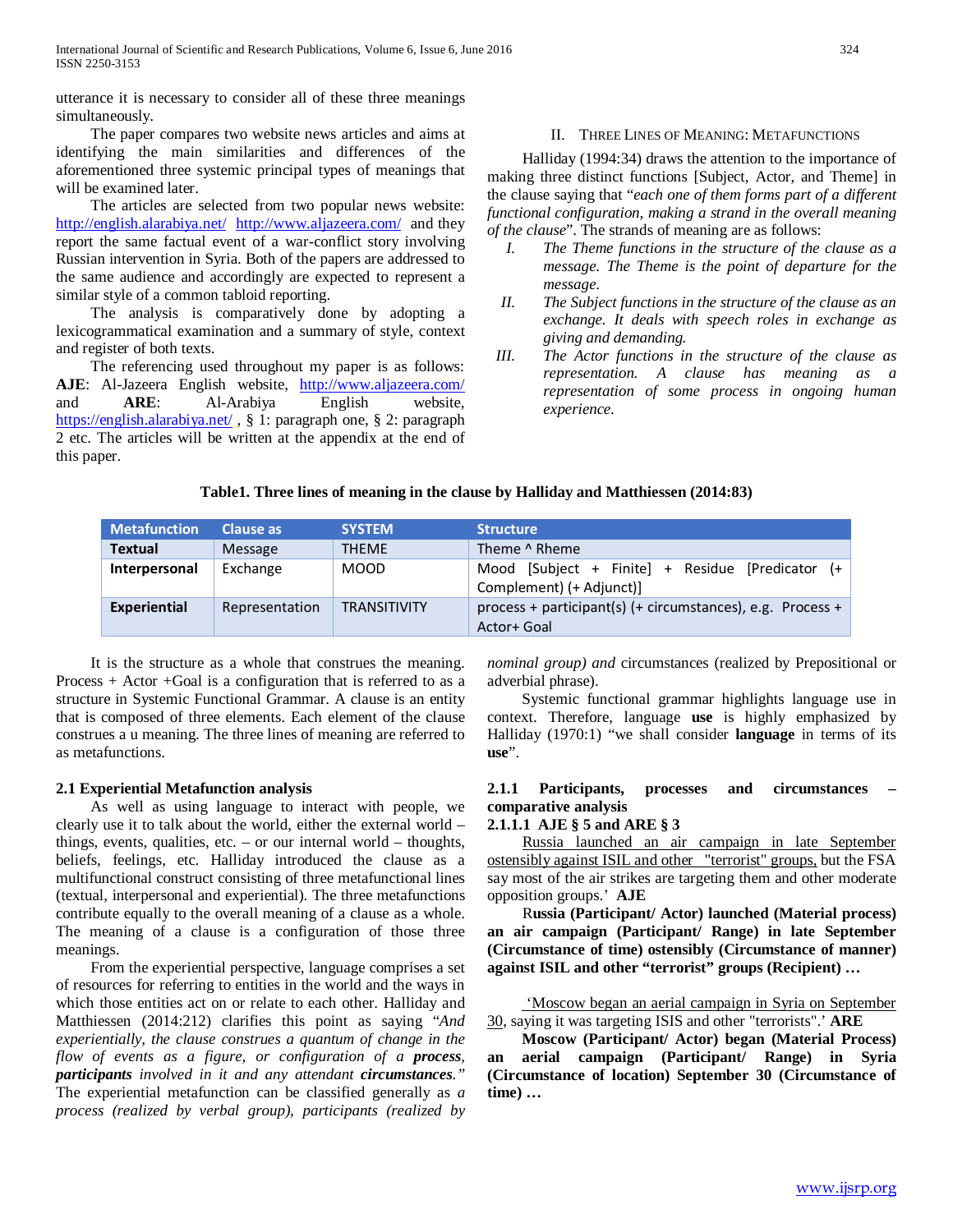Although these two clause complexes are about the same factual event, that is, Russian intervention in Syria, they are tackled from different perspectives.

 The primary difference between the clauses is the choice of lexis to describe the material processes. AlJazeera.net used the verb "launched" and AlArabyia.net adopted the verb "began". Also, the choice of lexis between "Russia" and "Moscow" has been carefully selected.

 The material process "launched" indicates that Russia conducted extensive air strikes abruptly but intentionally. It is the 'doer' of the action.

 Material process "began" implies that Moscow was the initiator of the action on Syrian rebels and also indicates that there might be a price to pay for the action. It is the actor in this clause complex as it intentionally started the assault by beginning it. The verb "began" also might suggest that it is Moscow that started attacking Syrian rebels. The role of lexis is played here by using the word "terrorism" inside the inverted commas to question the Moscow intention of war. This indicates the negative impression of Al-Arabiya stance from the Russian roles in Syria.

# **2.1.1.2 AJE § 3 and ARE § 1**

Sergey Lavrov's offer on Saturday was immediately rejected by Syrian rebel factions, which dismissed the idea they could cooperate with Russia while it supported President Bashar al-Assad. **AJE**

 **Sergey Lavrov's offer (Participant/Goal/Nominalization) on Saturday (Circumstance of time) was (Finite/ Past) immediately (Circumstance of manner) rejected (Predicator/ Material Process) by Syrian rebel factions (Participant/ Actor)…**

 Syria's Western-backed opposition on Saturday rejected a Russian offer to assist them against the Islamic State of Iraq and Syria (ISIS) group and dismissed Moscow's call for new elections. **ARE**

 **Syria's Western-backed opposition (Participant/Actor/ Nominalization) on Saturday (Circumstance of time) rejected (Material process) a Russian offer (Participant/ Goal) …**

In this comparative analysis, the same information is presented differently leaving different impressions on readers about the Russia's proposal to help Syria's rebel factions and their rejection to it.

 **AJE** uses a material process in a passive clause to highlight the goal of the clause, that is, the offer that was rejected. The focus is on the action rather than the actor. **AJE** in its presentation limited itself to the fact that Russia offer to Syrian rebels was refused. The passive is actually used here to show what happened to the Sergey Lavrov's offer and this is called in Functional Grammar as the **"process of happening**".

 **ARE**, on the other hand, uses an active material process to highlight the "**process of doing**", that is, the rejection of the Russian offer. The use of the expression "**Syria's westernbacked opposition"** implies that not only did Russia intervene in Syrian affairs, but some western super powers were also involved. The mentioning of the words "Russia" and "westernbacked opposition" indicate that Russia might face a fierce reaction by the opposition rebels loyal to the West. AlArabiya.net is clearer than Al-Jazeera.net in specifying who is rejecting the Russian offer. The combination of the two verbs "rejected" and dismissed" in this situation are reflecting the Al-Arabiya negative opinion from Russia's roles in Syria.

# **2.1.1.3 AJE § 2 and ARE § 7**

 Russia's Foreign Minister says his country is ready to support the Free Syrian Army (FSA) with air strikes and cooperate closely with the US in fighting the Islamic State of Iraq and the Levant (ISIL) group and other factions. **AJE** 

 **In this clause we have projecting and projected clauses. But this is in the form of reported and reporting.**

| Russia's<br>foreign<br>minister | <b>Says</b>       | his country is ready<br>to support the Free<br>Syrian Army (FSA)<br>with air strikes |
|---------------------------------|-------------------|--------------------------------------------------------------------------------------|
| <b>Sayer</b>                    | Verbal<br>process |                                                                                      |
| a: Reporting                    |                   | <b>B:</b> Reported                                                                   |

 The comments came after Russia's Foreign Minister Sergei Lavrov said Saturday that Moscow was ready to support Syria's "patriotic opposition, including the so-called Free Syrian Army, from the air". "The main thing for us is to approach the people fully in charge of representing these or those armed groups fighting terrorism among other things," he told Rossiya 1 television station. **ARE**

| Russia's<br>Foreign<br>Minister<br>Sergei<br>Lavrov | Said                     | Saturday that Moscow<br>was ready to support<br>"patriotic<br>Syria's<br>opposition" |
|-----------------------------------------------------|--------------------------|--------------------------------------------------------------------------------------|
| <b>Saver</b>                                        | <b>Verbal</b><br>process |                                                                                      |
| a: Reporting                                        |                          | <b>B: Reported</b>                                                                   |

 Both of the compared clauses refer to the reported speech of the Russia foreign minister about his country's readiness to aid the Syrians against the "terrorist groups".

 **AJE** in its presentation of the verbal process "says" in the present time to refer to the ongoing Russian offer to support the Free Syrian Army with airstrikes. Unlike **ARE**, **AJE** remains unbiased of the event description in this clause complex.

 **ARE** adopted a different path in its picturing of the event of Russia's supposed support to Syrian militants. It uses lexis such as "patriotic opposition" satirically because Russia stance is known to be by the side of the existing regime and the Syrian regime calls all those against it as "terrorists". The question is "*which is the patriotic opposition then*? Secondly, **ARE** uses that Russian Foreign minister used the expression "the so-called Free Syrian Army" to show that Russia underrates the Free Syrian Army military strength and hence calling it like alleged army by using the nominal group "the so-called Free Syrian Army".

# **2.1.1.4 AJE § 11 and ARE § 13**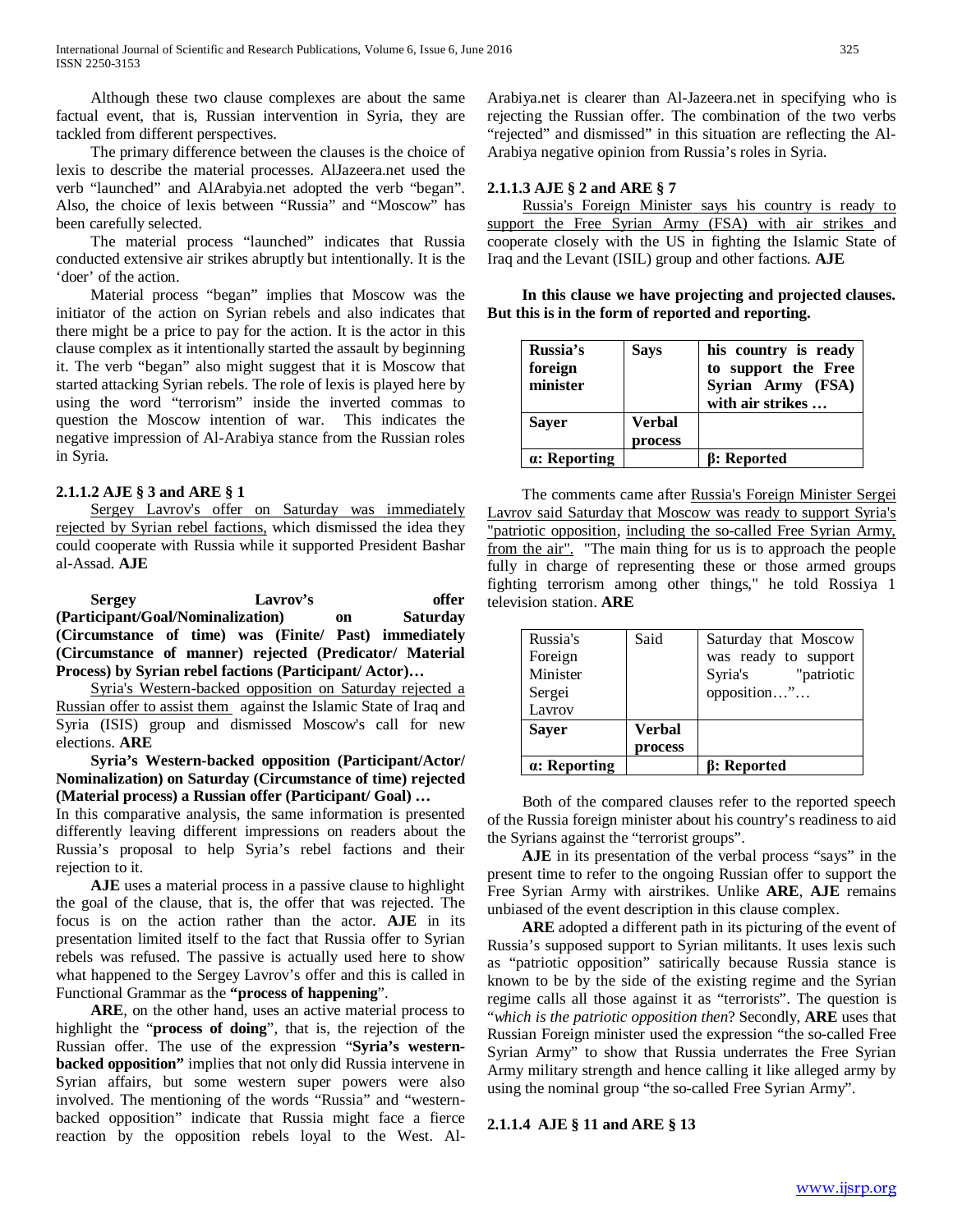International Journal of Scientific and Research Publications, Volume 6, Issue 6, June 2016 326 ISSN 2250-3153

 Russia wants Egypt and Iran to play a role in bringing a solution to the conflict in Syria, which has raged on since 2011. **AJE**

 ||| **Russia (Participant/Senser) wants (Mental Process: Desiderative) Egypt and Iran (Participant/ Actor)** || **to play (Material process) a role (Participant/ Goal) in bringing a solution to the conflict in Syria..(Circumstance)** ||| [clause nexus] (Halliday, 2014:586)

 Russian Foreign Minister Sergei Lavrov and his Egyptian counterpart Sameh Shukri have agreed to continue cooperation in order to help find a political solution to the Syria conflict, the Russian Foreign ministry said on Saturday. **ARE**

 ||| **Russian Foreign Minister Sergei Lavrov and his Egyptian counterpart Sameh Shukri (Participant/Senser) have agreed (Mental Process: Desiderative)** || **to continue (Material process) cooperation (Goal)….** |||

 Both of the clauses refer to mental processes. They are both hypotactic material processes with clause nexuses to express their experiential meanings.

 **AJE** uses the mental process verb "want" to mark Russia's need to get support for its stance in Syria. Additionally, the using of the material process verb "play" in the clause nexus shows that Russian regime has the incentive to change the game rules in Syria by getting more players "allies". Also, by the mentioning of "Egypt and Iran" in this context, **AJE** overtly wants to tell readers about the type of players that Russia wants. Basically, Russia as well as the current regimes in Egypt and Iran also support Syrian President Bashar Al-Assad publicly and this may explain the Russian cooperation with them.

**ARE** in this sentence shows more neutral stance.

#### **2.2 Interpersonal Metafunction Analysis**

 Interpersonal meaning handles speaker's roles in exchange. Personal interaction is focused on in this case. It deals with speech roles in exchange as giving and demanding. Halliday calls this function as the '*language as action*'. Halliday and Matthiessen (2014:30) convey that "*This kind of meaning is more active: if the ideational function of the grammar is 'language as reflection', this is 'language as action'. We call it the* 

#### *interpersonal metafunction, to suggest that it is both interactive and personal".*

 Bloor and Bloor (2004:11) also state that *"Language is used to enable us to participate in communicative acts with other people, to take on roles and to express and understand feelings, attitude and judgements. This metafunction is known as the interpersonal metafunction."*

 The news articles basically are about real events and stories and these events are reported mostly using statements that are most naturally expressed by declarative sentences. The two articles in this paper mainly use uncomplicated Finite declaratives.

 Most of the declarative clauses are Finite and refer to actions took place in the past. There are few sentences in both articles in present tense. There are three sentences in present tense in **ARE** article and two in **AJE** ranging from present tense to present perfect.

 The analyzed news articles report information that has happened in the reality using declarative clause complexes. As a result, the interpersonal relationship between the addresser (news website staff) and the recipient (readers) involve a **choice** by the article writers to offer information (news) only. That's why systemic grammar focuses on the role of choice in meaning making. Halliday and Matthiessen (2014:23) mention the importance of paradigmatic (choice) in the language as *"Of course, structure is an essential part of the description; but it is interpreted as the outward form taken by systemic choices, not as the defining characteristic of language. A language is resource for making meaning, and meaning resides in systemic patterns of choice."*

#### **2.2.1 Analysis of Mood**

 When the clause is regarded as an exchange, the general interpersonal organization is made up of two major components: Mood and Residue. It is the element Mood which goes in debate. The modal Adjuncts also add interpersonal meaning to the clauses. In SFL, Halliday and Matthiessen divide the Modal Adjuncts into Mood Adjuncts and Comment Adjuncts.

 In the two articles in question, **AJE** has used two Modal Adjuncts in the article  $(\S 3 \text{ and } \S 5)$  respectively.

| Sergey Lavrov's   On Saturday<br>offer |                       | Was           | <b>Immediately</b> | Rejected          | <b>Syrian</b><br>by<br>rebel factions |
|----------------------------------------|-----------------------|---------------|--------------------|-------------------|---------------------------------------|
|                                        |                       |               |                    |                   |                                       |
| <b>Subject</b>                         | <b>Circumstantial</b> | <b>Finite</b> | Mood Adjunct       | <b>Predicator</b> | <b>Adjunct</b>                        |
|                                        | Adjunct               |               |                    |                   |                                       |
| <b>Mood</b>                            |                       |               |                    | <b>Residue</b>    |                                       |

Mood Adjuncts allow the editors of the **AJE** news website to express the assessment of events. The assessment in the above clause negatively criticize the Russia's interference in Syria and its role is not welcome by the rebels who immediately rejected the Russia's offer to help them.

| <b>Russia</b>  | Launched      |                   | an air campaign   | in                    | late | ostensibly     | against ISIL   |
|----------------|---------------|-------------------|-------------------|-----------------------|------|----------------|----------------|
|                |               |                   |                   | <b>September</b>      |      |                |                |
| <b>Subject</b> | <b>Finite</b> | <b>Predicator</b> | <b>Complement</b> | <b>Circumstantial</b> |      | Comment        | <b>Adjunct</b> |
|                |               |                   | <b>Object</b>     | <b>Adjunct</b>        |      | <b>Adjunct</b> |                |
| Mood           |               | <b>Residue</b>    |                   |                       |      |                |                |

 In the paragraph (§5), the writer expresses his personal and subjective assessment of the event of 'air campaign' to show that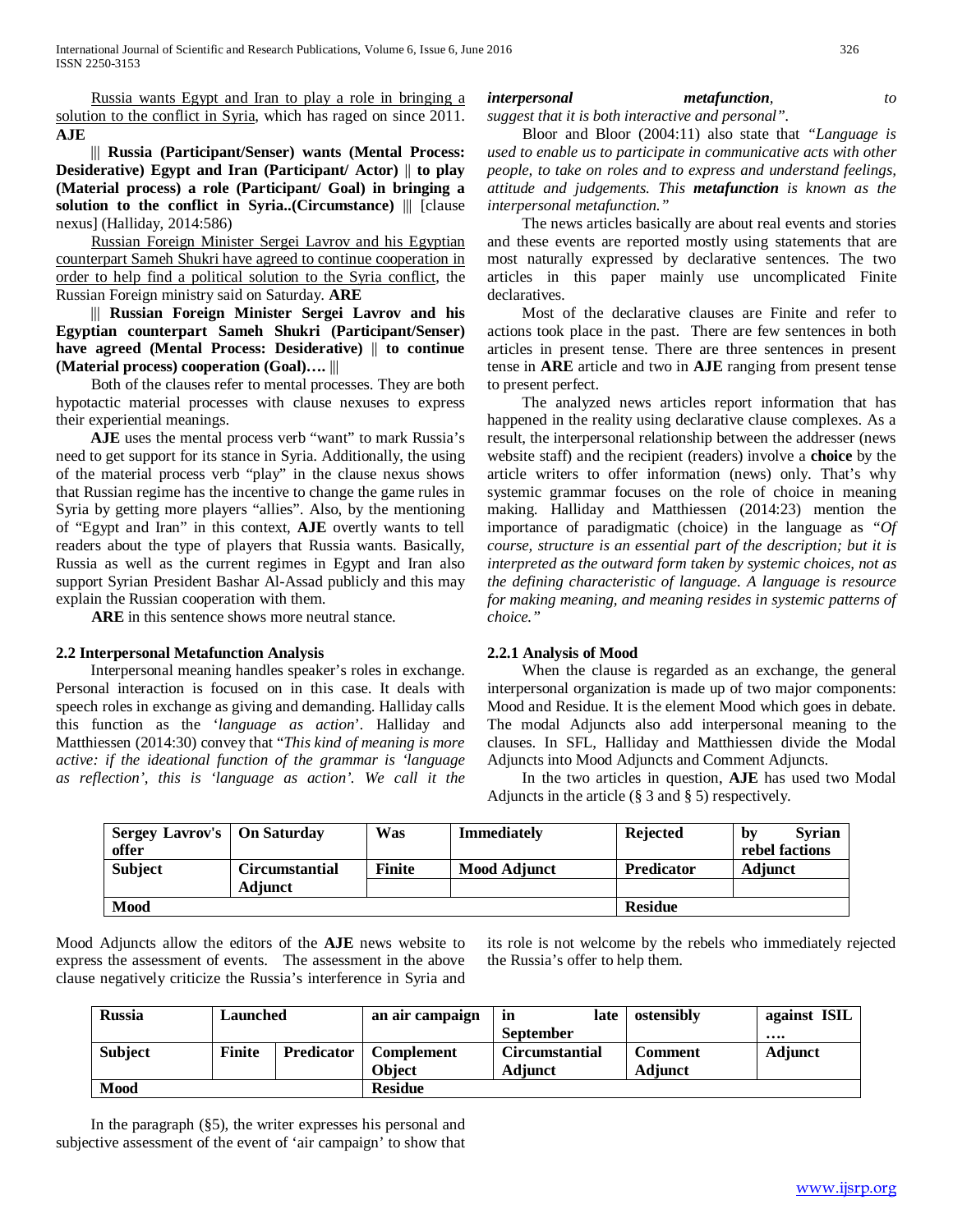the Russian airstrikes seemingly target the terrorist groups while they are hitting the Free Syrian Army and other rebels groups that fight Bashar Al-Assad army.

 **ARE** uses only one modal adjunct in paragraph (§5) to describe the attitude of Samir Nashar, who is member of the Syrian National Coalition, towards Russian offer.

| <b>Samir</b><br>Nashar,<br>a<br>member of<br>the Syrian<br><b>National</b><br>Coalition,<br>the<br>opposition's<br>main<br>political<br>body | Was           | equally<br>dismissive | of an alliance<br>between<br>moderate<br>rebels<br>and<br><b>Russia</b> |
|----------------------------------------------------------------------------------------------------------------------------------------------|---------------|-----------------------|-------------------------------------------------------------------------|
| <b>Subject</b>                                                                                                                               | <b>Finite</b> | Mood                  | <b>Circumstantial</b>                                                   |
| <b>Nominal</b>                                                                                                                               |               | <b>Adjunct</b>        | Adjunct                                                                 |
| group                                                                                                                                        |               |                       |                                                                         |
| <b>Complex</b>                                                                                                                               |               |                       |                                                                         |
| Mood                                                                                                                                         |               | <b>Residue</b>        |                                                                         |

 Except the above three examples, both articles abstained from using modality that could impose the ideology of the writers on their readers.

 The interpersonal analysis of the two articles of **AJE** and **ARE** clearly shows that both passages did not impose their opinions in the information presented. Both articles are similar in interpersonal metafunction related to issues of acceptability of information, and the level of message credibility that writers share with their recipients. After analyzing the differences in interpersonal meaning of the articles, it can be summed up that both passages only project objectivity of the proposition. However, **AJE** article seems to be focusing on the offer of the Russian airstrikes to the Free Syrian Army rebels against ISIL while **ARE** article attempts to highlight the rejection of that offer of Russia by the majority of rebels.

# **2.3 Textual Metafunction Analysis**

 The Theme functions in the structure of the clause as a message. The Theme is the point of departure for the message. Eggins (2004:35) describes the textual meaning in the following way:

 *"Third simultaneous strand of meaning that enables texts to be negotiated; textual meaning. In describing the structural configurations by which the clause is organized as a message, we will recognize that one major system is involved, that of Theme, with a configuration of the clause into the two functional components of a Theme (point of departure for the message) and a Rheme (new information about the point of departure)."* 

 Textual Meaning express the relation of language to its environment, either verbally (said or written) or non-verbally (context). They are influentially affected by the discourse mode.

To analyze the textual domain of meaning in the target articles, the researcher will start from meaning from examining the functional category of Theme and then he will proceed to show how patterns of Theme development and constituents of Rheme helped to build up the textual coherence and cohesion in both passages.

# **2.3.1 Topical Sentence**

Theme is defined by Matthiessen et al as "the point of departure of the clause as message. It sets up an orientation or local context for each clause. This local context typically relates to the method of development of the text", (2010:222).

 I will investigate the opening sentences in passages in order to infer the writer's point of departure for the whole texts. **AJE** (§1)

| <b>Russian</b><br><b>FM</b><br><b>Sergey</b><br><b>Lavrov</b> | <b>Says</b>       | He    | is ready to work<br>with<br>the<br>opposition<br>forces |
|---------------------------------------------------------------|-------------------|-------|---------------------------------------------------------|
| <b>Sayer</b>                                                  | Verbal<br>process |       |                                                         |
| <b>Theme</b>                                                  | <b>Rheme</b>      | Theme | <b>Rheme</b>                                            |

#### **ARE** (§1)

| Western-backed   On Saturday rejected<br>a<br>Russian offer |
|-------------------------------------------------------------|
| <b>Rheme</b>                                                |
|                                                             |

 Both articles' opening sentences adopt a different angle on presenting their messages.

 **AJE** passage uses the projection (reported speech) that shows neutral quoting. The Theme is contained in the projected clause because the projected clause contains the Theme as Halliday and Matthiessen (2014:443) state that "the secondary clause is projected through the primary clause, which instates it as (a) a locution or (b) an idea." So, we find that the **Theme** is in **projected clause** that indicates the Russian foreign minister's readiness to work with the opposition forces. The subject and Theme are conflated.

 **ARE** passage on other hand begins its article with a nominal group as subject and Theme.

 Thus the **AJE** (§1) is about the support that Russia offers to rebels. Therefore, the Theme is neutral.

 **ARE** (§ 1) discusses the rejection of the Russian offer. The sentence draws the attention to the rejection rather than the offer itself. It also dubs the rebels who rejected the offer as loyal to the western countries, which in fact are against Russia actions in Syria. Therefore, it is concluded that the Theme is negatively implied and somehow leaves a negative first impression of the Russian offer.

#### **2.3.2 Topical Theme**

 In English, the topical Theme is basically located in the last part of the Theme. Bloor and Bloor (2004:72) state that "The socalled *topical Theme* in any clause is the first constituent that is part of the meaningful structure of the clause. To put it another way, we can say that the topical Theme always represents a *Participant*, *Circumstance* or *Process."*

 The opening sentences introduce the main direction of what is to follow in the texts.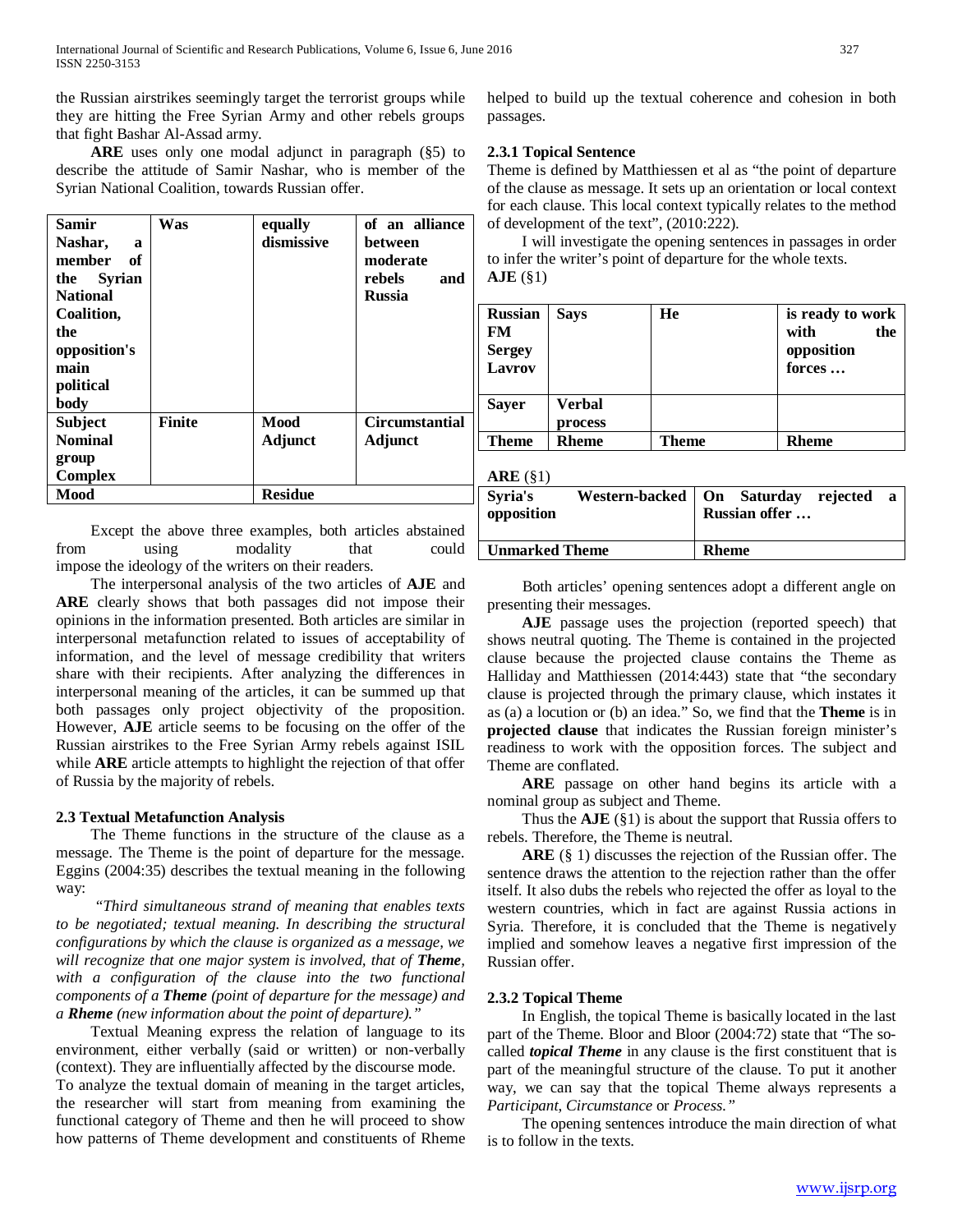| <b>The Themes</b>   | <b>AJE</b> article                | <b>ARE</b> article   |
|---------------------|-----------------------------------|----------------------|
| <b>Russia Offer</b> | FM<br><b>Russian</b><br><b>§1</b> | §2 Russia            |
| the<br>And          | <b>Sergey Lavrov</b>              |                      |
| opposition          | §2 Russia's Foreign               | §4 Moscow            |
| reaction            | <b>Minister</b>                   |                      |
|                     | §3 Sergey Lavrov's                | § 9 Lavrov           |
|                     | offer                             |                      |
|                     | §4 Russia                         | § 16 the Russians    |
|                     | § 6 Russia                        | § 21 Russian Foreign |
|                     |                                   | <b>Minister</b>      |
|                     | § 9 Offer                         | § 12 I               |
|                     | § 11 Lavrov                       |                      |
|                     | § 12 Russia                       |                      |
|                     | $§5$ we                           | § 1 Syria's Western- |
|                     |                                   | backed opposition    |
|                     | § 7 Samir Nashar, a               | $§$ 3 we             |
|                     | member of                         |                      |
|                     |                                   | § 15 Nashar          |
|                     |                                   | § 18 Syria           |
|                     |                                   | § 20 the country     |

 Looking at the Themes in the texts, we will find out that both articles select mostly simple Themes with **AJE** article (91.6%) and **ARE** article (95.8%). They basically adopt nominal groups as subjects.

# **2.3.3 Thematic Progression**

 Thematic progression is about managing the flow of discourse for creating a coherent text. The meaning is achieved by two main elements in the text; that is, coherence and cohesion. Cohesion helps to organize discourse. The term refers to the connectedness of the surface elements in the text. The cohesive resources include reference, substitution/ellipsis, conjunction and lexical cohesion. Eggins (2004:33) mentions that "*The cohesive resource of reference refers to how the* 

# **a. Types of taxis**

| <b>Types of taxis</b>  | $\leq$ Primary clause $>$ | <secondary clause=""></secondary> |
|------------------------|---------------------------|-----------------------------------|
| Parataxis              | (initiating)              | 2 (continuing)                    |
| <b>Hypotaxis</b><br>2. | (dominant)                | (dependent)                       |

# **b. Logico-semantic relations**

- **1. Expansion: the secondary clause expands the primary one**
- **a.** Elaboration  $(=)$
- $\mathbf b$ . Extension  $(+)$
- $C.$  Enhancement  $(x)$
- **2. Projection: the primary clause projects the secondary one.**
	- a. Locution (")
	- b. Idea (')

# **3.1 Clause complex analysis**

The clause complex analysis of the news texts reports will be as follows:

*writer/speaker introduces participants and then keeps track of them once they are in the text."*

 Usually, the Theme choice produces a coherent and cohesive text. Both texts use also textual Themes, as Conjunctions (e.g. 'but', 'while', 'also', 'and', 'when' and 'after',) to connect their clauses.

 Eggins (2010:324) mentions three methods of Theme development of text. They are (i) Theme reiteration, (ii) the zigzag pattern and (iii) the multiple-Rheme pattern.

 Because texts with the same genre basically share similar patterns of thematic progression, both news article favour the pattern of **Theme reiteration** that is the Theme is repeated several times over several clauses. **"***One basic way to keep a text focused (i.e. cohesive) is to simply reiterate an element,"* (Eggins,2004:324). This type of Thematic Progression patterns is used in short factual events. Both news texts prefer such a Thematic pattern to project a clear and strong topical focus.

# III. CLAUSE COMPLEX

 The term, clause complex, refers to the grammatical and semantic unit formed when two or more clauses are linked by tactic and logico-semantic relations. *"This integrating of a series of events into a subsequence is a feature of narratives in general, including not only fictional stories but also narrative passages in biographical recounts, news reports and other kinds of text where past experience is construed in terms of a time-line," (Halliday and Matthiessen, 2014:430).* The analysis will also include the embedded projections because they add to the meaning of the texts. In support of this, Halliday and Matthiessen state that the use of such constructions *"is important in the creation of discourse; one of the central uses of nominal groups with embedded projections is in the representation of arguments, as in newspaper reports and scientific discourse." (2014: 534)* The system of clause complex that was proposed by Halliday can

be depicted as follows:

**strikes against ISIL**

**AL-Jazeera.net Text: Russia offers Free Syrian Army air** 

- **1 (a) α ||| Russian FM Sergey Lavrov says**
- **(b) "β α || he is ready**

 **(c) xβ || to work with the opposition forces and the US against the armed group. |||**

- **2 (a) α ||| Russia's Foreign Minister says** 
	- **(b) "β α || his country is ready**

 **(c) xβ 1 || to support the Free Syrian Army (FSA) with air strikes** 

 **(d) +2 || and cooperate closely with the US in fighting the Islamic State of Iraq and the Levant (ISIL)** 

**group and other factions. |||**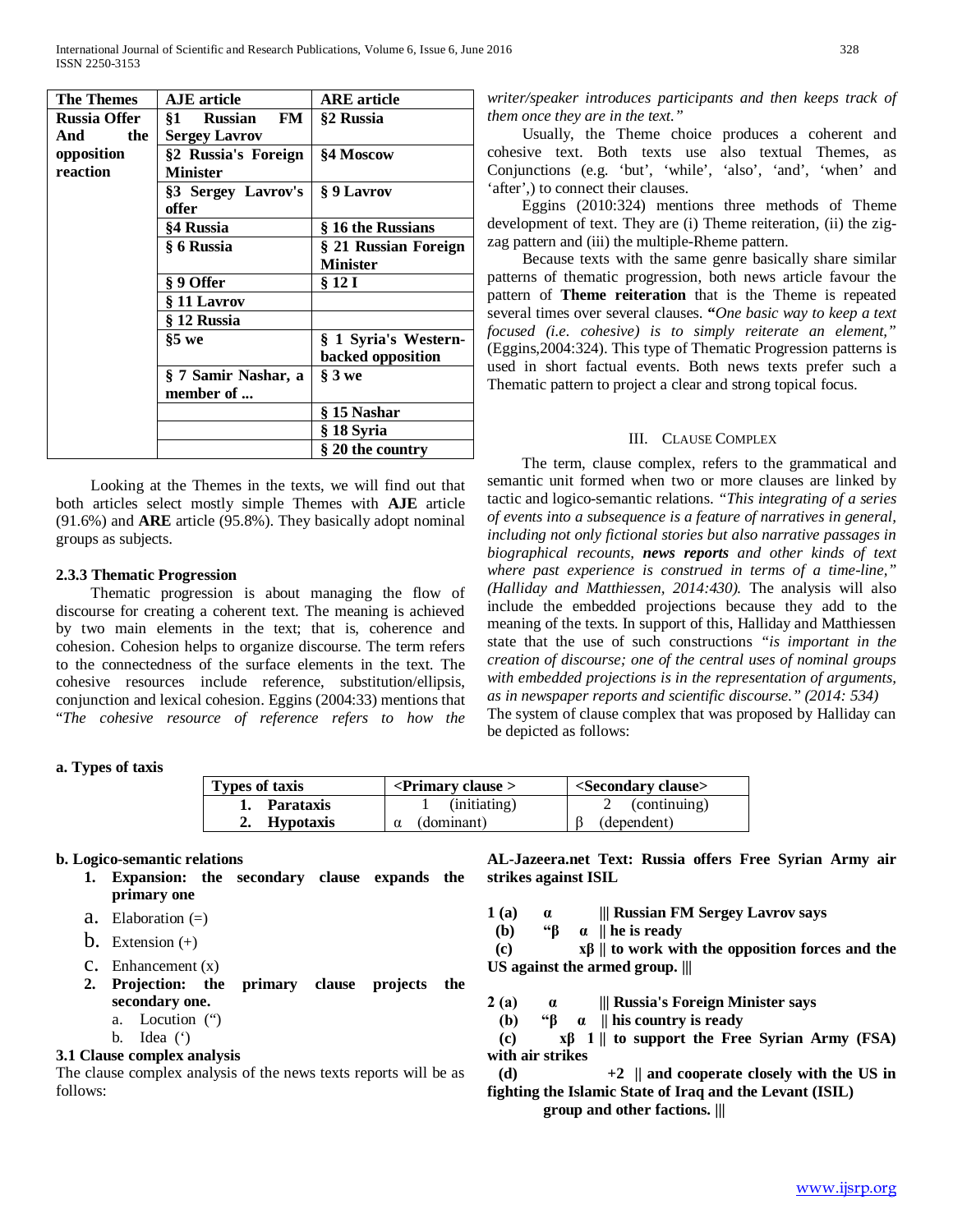| 3(a)<br>    Sergey Lavrov's offer on Saturday was<br>$\alpha$                        |                          |
|--------------------------------------------------------------------------------------|--------------------------|
| immediately rejected by Syrian rebel factions,                                       | AL-                      |
| (b) = $\beta$ $\alpha$    which dismissed the idea                                   | agai                     |
| $\mathfrak{g}$ $\alpha$    they could cooperate with Russia<br>(c)                   |                          |
| $+\beta$    while it supported President Bashar al-<br>(d)                           | $1\;\mathrm{(s)}$        |
| Assad.                                                                               | Satı                     |
|                                                                                      | $\mathfrak{a}$           |
| $(4)$ $(a)$<br>    "Russia is bombing the Free Syrian Army<br>$\mathbf{1}$           | of I                     |
| $+2\ \alpha$    and now it wants<br>(b)<br>$\beta$ a    to cooperate with us,        | (c                       |
| (c)<br>$+\beta$    while it remains committed to Assad?    <br>(d)                   | elec                     |
|                                                                                      | 2(                       |
| 5(a)<br>$\mathbf{1}$<br>    "We don't understand Russia at all,"                     | Arn                      |
| 2<br>   said Lieutenant Colonel Ahmad Saoud, a<br>$\mathbf{b}$                       | €                        |
| spokesman for the Division, according to                                             | $\left($                 |
| the AFP news agency.                                                                 | $\overline{\mathcal{L}}$ |
|                                                                                      | Ш                        |
| 6(a)<br>1<br>    Russia launched an air campaign in                                  |                          |
| late September ostensibly against ISIL and other<br>"terrorist" groups,              | 3(a)                     |
| $\alpha$    but the FSA say<br>( <b>b</b> )<br>$+2$                                  | (ł<br>Sao                |
| " $\beta$    most of the air strikes are targeting<br>(c)                            |                          |
| them and other moderate opposition groups.                                           | 4(a)                     |
|                                                                                      | Syri                     |
| Samir Nashar, a member of the Syrian<br>7 (a)<br>1                                   | (b)                      |
| National Coalition, the opposition's main political                                  | "ter                     |
| body, said                                                                           |                          |
| $\mathbf{42}$<br>   "80 percent" of strikes had hit the FSA.<br>(b)                  | 5.(a)                    |
| Ш                                                                                    | (b)                      |
| 64<br>8 (a)<br>    "Instead of talking about their                                   | stril<br>(c)             |
| willingness to support the Free Syrian Army, they should                             | (d                       |
| stop bombing it,"                                                                    | <b>Ass:</b>              |
| (b)<br>$  $ he said. $   $<br>2                                                      | (e)                      |
|                                                                                      |                          |
| 9(a)<br>    The offer of air strikes in support of the<br>$\alpha$                   | 6(a)                     |
| FSA came                                                                             | <b>Nati</b>              |
| (b)<br>$\mathbf{x} \mathbf{\beta}$<br>as Lavrov and US Secretary of State            |                          |
| John Kerry spoke on about organizing talks between                                   | bety                     |
| the Syrian government and the opposition.                                            | 7(a)                     |
| 10(a)<br>$\parallel$ In a telephone conversation held at the<br>$\alpha$             | will                     |
| request of the US side, the Russian foreign ministry                                 | (b                       |
| said on its website                                                                  | (c)                      |
| "β<br>(b)<br>   that the two men had also discussed<br>$\alpha$                      |                          |
| tapping the potential of other countries in the region                               | $8.$ (a                  |
| $x\beta$    to push the political process forward.   <br>(c)                         | targ                     |
|                                                                                      |                          |
| 11 (a)<br>$\parallel$ Lavrov also spoke to his Iranian<br>$\alpha$                   | 9(a)                     |
| counterpart Mohammad Javad Zarif about the need                                      | ( <b>b</b> )             |
| ' $\beta$ x $\beta$    to strengthen their cooperation in order<br>(b)               | Lav                      |
| to bring stability and security to the<br>(c)<br>$\alpha$<br><b>Middle East.    </b> | (c)<br>(d)               |
|                                                                                      |                          |
| 12(a)<br>    Russia wants Egypt and Iran<br>$\alpha$                                 | opp                      |
|                                                                                      |                          |
|                                                                                      |                          |
| ۰ß<br>$\alpha$   to play a role in bringing a solution to<br>(b)                     |                          |
| the conflict in Syria,<br>$=\beta$    which has raged on since 2011.    <br>(c)      | 10(<br>the               |
|                                                                                      |                          |

Arabyia.net Text: Syrian rebels reject Russian help **against ISIS**

**1 (a) α ||| Syria's Western-backed opposition on Saturday rejected a Russian offer**

 **(b) 'β 1 || to assist them against the Islamic State of Iraq and Syria (ISIS) group** 

 $\Rightarrow$   $+2$  || and dismissed Moscow's call for new **elections. |||**

**2 (a) 1 ||| "Russia is bombing the Free Syrian Army** 

**(b)**  $+2 \alpha$  || and now it wants

 **(c) 'β α || to cooperate with us,** 

**(d)**  $+β$  || while it remains committed to Assad?

 $\mathbf{a}$   $\mathbf{a}$   $\mathbf{a}$   $\mathbf{a}$   $\mathbf{a}$   $\mathbf{a}$   $\mathbf{a}$   $\mathbf{a}$   $\mathbf{a}$   $\mathbf{a}$   $\mathbf{a}$   $\mathbf{a}$   $\mathbf{a}$   $\mathbf{a}$   $\mathbf{a}$   $\mathbf{a}$   $\mathbf{a}$   $\mathbf{a}$   $\mathbf{a}$   $\mathbf{a}$   $\mathbf{a}$   $\mathbf{a}$   $\mathbf{a}$   $\mathbf{a}$   $\mathbf{$  **(b) 2 || said Lieutenant Colonel Ahmad ud, a spokesman for the Division 13 rebel group.** |||

**4(a) α ||| Moscow began an aerial campaign in Syria on September 30, saying** 

 **(b) "β || it was targeting ISIS and other "terrorists".|||** 

**5.(b) 6.(a) 6.(a) 6.(a) 6.(a) 6.(a) 6.(a) 6.(a) 6.(a) 6.(a) 6.(a) 6.(a) 6.(a) 6.(a) 6.(a) 6.(a) 6.(a) 6.(a) 6.(a) 6.(a) 6.(a) 6.(a) 6.(a) 6.(a) 6.(a) 6.(a) 6.(a) 6.(a) They have been the target of Moscow's**  $\parallel$  they have been the target of Moscow's **strikes,**

 $+2 \alpha$  || and that the campaign is intended  **(d) xβ α || to prop up President Bashar al-Assad's regime**

**(b)**  $+β$  || rather than eradicate ISIS. |||

**6 (a) simplex Samir Nashar, a member of the Syrian National Coalition, the opposition's main political** 

 **body, was equally dismissive of an alliance between moderate rebels and Russia.**

**7 (a) "1 +β ||| "Instead of talking about their willingness to support the Free Syrian Army,** 

**(b) a**  $\parallel$  they should stop bombing it,

**(c)** 2  $\|$  " he told AFP.  $\|$ 

**8. (a) simplex "Eighty percent of the Russian strikes are targeting the FSA."**

**9(a) α ||| The comments came** 

**(b) xβ α || after Russia's Foreign Minister Sergei Lavrov said Saturday** 

**(c) "β α || that Moscow was ready** 

**(d) xβ || to support Syria's "patriotic osition, including the so-called Free Syrian Army, from the air".|||**

**10 (a) 1 |||"The main thing for us is to approach the people fully in charge of representing these or those armed groups fighting**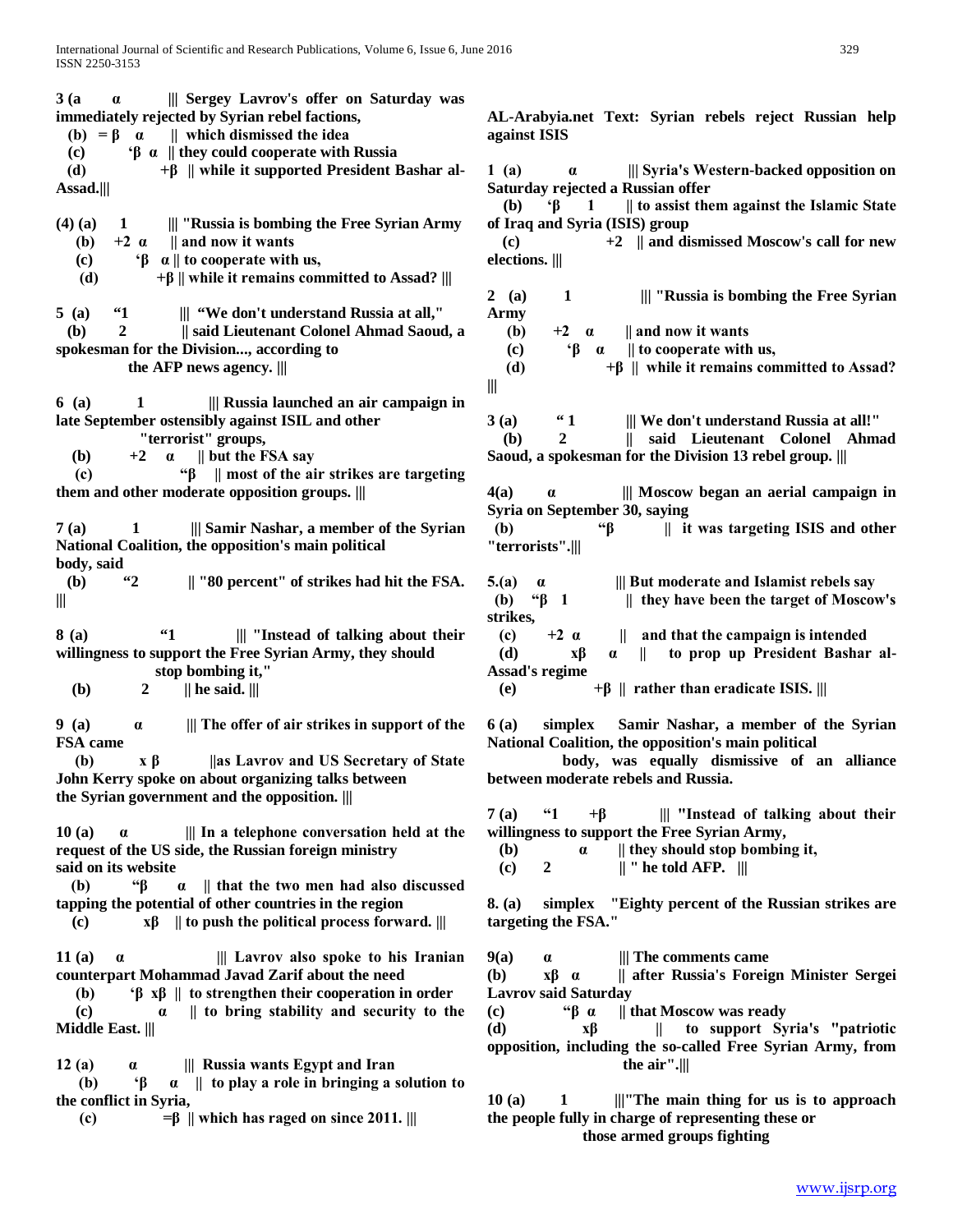**(b) "2 || he told Rossiya 1 television station. ||| 11 (a) "α ||| Lavrov also told the station (b) β || that he hoped to see political progress in Syria and a move toward new elections. ||| 12 (a) "1 α ||| "I am convinced (b) "β 1 || that most serious politicians have learned their lessons (c) +2 || and with regards to Syria a correct understanding of the situation is developing,"** (d) 2  $|| \text{he said.} |||$ **13(a) α ||| "This gives us hope (b) 'β α || that the political process will move forward in the foreseeable future, by using outside players, (c) xβ || to have all Syrians sit at the negotiating table." ||| 14(a) "1 ||| "Of course, it's necessary to prepare for both parliamentary and presidential polls,"**  $(|b\rangle$  2 || he added. || **15(a) α ||| Nashar said (b) "β 1 || the proposal of new elections now was absurd (c) +2 α || and accused Moscow of trying (d) +β || "to circumvent the demands of the Syrian people for Assad's departure". ||| 16 (a)** "**1** α || "The Russians are ignoring the real **facts on the ground, with millions (b) xβ α || who have been displaced inside and outside Syria, (c) xβ || where cities are destroyed every day," (d) 2 || he said. ||| 17(a) clause simplex "What elections are they talking about holding under such circumstances?" 18(a) α ||| Syria last held presidential elections in June 2014, (b) x β || with Assad re-elected for a seven-year term with 88.7 percent of the vote. ||| 19 (a) 1 ||| The election was dismissed by the opposition (b) +2 || and condemned internationally. ||| 20(a) 1 ||| The country last held parliamentary elections in May 2012, (b)**  $+2$  **a** || and it is in theory due **(c)**  $\mathbf{x} \beta$  || to hold its next legislative vote in **2016. |||**

**21(a) "β α ||| Russian Foreign Minister Sergei Lavrov and his Egyptian counterpart Sameh Shukri have agreed (b) x β || to continue cooperation in order (c) xɣ || to help find a political solution to the Syria conflict, (d) α || the Russian Foreign ministry said on Saturday. ||| 22(a) α ||| In a separate telephone conversation later on Saturday, Lavrov and Iranian Foreign Minister Mohammad Javad Zarif agreed (b) x β || to strengthen their cooperation (c) xɣ || to bring stability and security to the Middle East. ||| 23 (a) "β 1 ||| The telephone conversation was at Moscow's request (b) +2 || and followed Lavrov's talks with the United States, Saudi Arabia and Turkey about Syria in Vienna on Friday, (c) α || the ministry said in a statement on its website. |||**

#### **Taxis in both articles**

| Taxis            |            | AJE Text  | <b>ARE</b> Text |
|------------------|------------|-----------|-----------------|
| <b>Hypotaxis</b> | Projection | 8 (47%)   | 11 (42%)        |
|                  | Expansion  | 9(53%)    | 15 (58%)        |
|                  | Total      | 17 (74%)  | 26 (63%)        |
| Parataxis        | Projection | $3(50\%)$ | 6(40%)          |
|                  | Expansion  | $3(50\%)$ | $9(60\%)$       |
|                  | Total      | 6(26%)    | 15 (37%)        |

#### **Logico-semantic relations**

| Logico-<br>semantic<br>relations | Sub-categories | <b>AJR Text</b> | <b>ARE Text</b> |
|----------------------------------|----------------|-----------------|-----------------|
| Projection                       | Locution       | $7(63.6\%)$     | 14 (82.3%)      |
|                                  | Idea           | 4(36.3%)        | 3(17.6%)        |
|                                  | Total          | 11 (48%)        | 17 (41%)        |
| <b>Expansion</b>                 | Elaboration    | $2(16.6\%)$     |                 |
|                                  | Extension      | 5(41.6%)        | 12 (50%)        |
|                                  | Enhancement    | 5(41.6%)        | 12 (50%)        |
|                                  | Total          | 12 (52%)        | 24 (59%)        |

#### **Basic Clause Complex analysis of AJE and ARE News Texts**

| <b>Clause complexes</b> |                 |                 |
|-------------------------|-----------------|-----------------|
|                         | <b>AJR Text</b> | <b>ARE Text</b> |
| of words in<br>No.      | 354             | 551             |
| text                    |                 |                 |
| No. of sentences in     | -12             | 23              |
| text                    |                 |                 |
| No.<br>ranking<br>of    | 35              | 61              |
| clauses                 |                 |                 |
| No.<br>of<br>clause     | 0               | 3 (13%)         |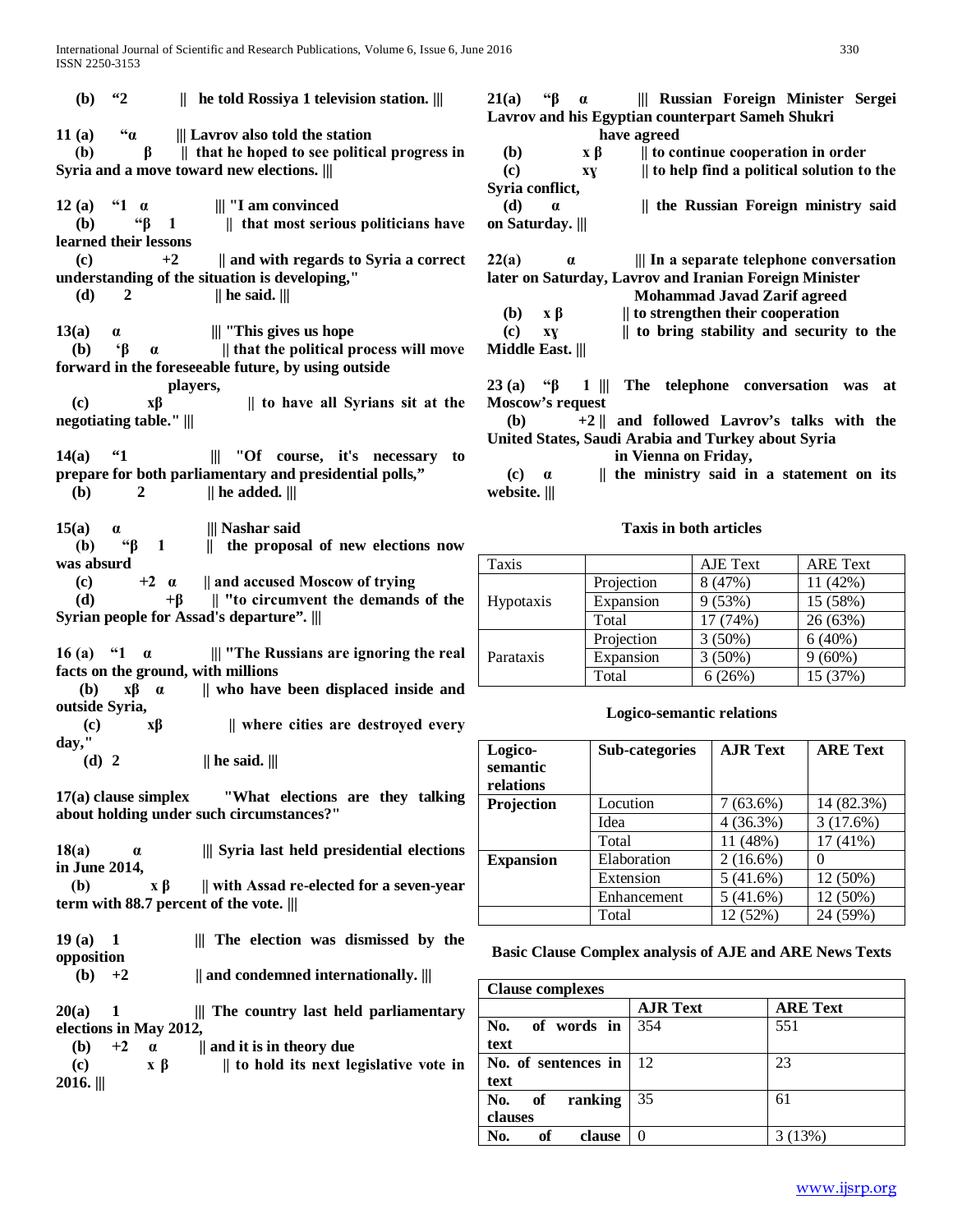| simplexes      |                      |           |            |
|----------------|----------------------|-----------|------------|
| of<br>No.      | clause               | 12 (100%) | 20 (86.95) |
| complexes      |                      |           |            |
| No.<br>- of    | clause               | 4(33%)    | 7(35%)     |
| complexes      | of $2$               |           |            |
| clauses        |                      |           |            |
| of<br>No.      | clause               | 5(42%)    | 6(30%)     |
| complexes      | of $3$               |           |            |
| <b>clauses</b> |                      |           |            |
| of<br>No.      | clause               | 3(25%)    | 6(30%)     |
| complexes      | of<br>$\overline{4}$ |           |            |
| clauses        |                      |           |            |
| of<br>No.      | clause               | $\Omega$  | 1(5%)      |
| complexes      | >4                   |           |            |
| clauses        |                      |           |            |

 The tables display the results of clause complex analysis for both texts. This last table shows a difference in the proportion of words to sentences (by dividing number of words by the number of sentences): **29.5 AJE** news article and **23.9** in **ARE** news article. **ARE** text uses a larger number of words to communicate more with readers and make the event more telling.

 The table of Taxis displays relations of interdependency in both texts. As the table shows, the number of tactic relations are more than the number of sentences. This happens due to the layering and nesting.

 Most of the paratactic relations in the **ARE** Text are composed of extensions. This indicates that **ARE** uses many extensions to refer to the succession of events (clause 1, 2, 5, 12, 15, 19, 20 and 23) to make the readers feel conscious of what happened. In **AJE** article, all the paratactic expansions are also extensions (clauses 2,4,6) to indicate how the actions are made up in the text.

 Both texts used different proportions of taxis and lexicosemantic relations. Al-Jazeera.net text exhibits around (74%) of hypotaxis and (26%) of parataxis whereas Al-Aarabyia.net article displays about (63%) for hypotaxis and (37%) for parataxis. However, compared to its size, **AJE** text employs more hypotaxis (74%) than **ARE** text which shows only (63%) of its clauses. Both texts prefer using hypotactic relations than paratactic ones so as to provide their readers with the central theme of the event. My interpretation of the **AJE** text with regards to its use of more hypotaxis than **ARE** Text is that it has fewer number of sentences than **ARE** text and it tries to bring the reader closely to the main sense without much more details. Halliday and Matthiessen (2014: 520) mention the functions of tactic relations as saying "*But the idealized function of the paratactic structure is to represent the wording; whereas with hypotaxis the idealized function is to represent the sense, or gist."* Hypotaxis requires the reader to pay more attention to comprehend the text meaning than parataxis. Eggins (2004:338) explains that "*Hypotaxis is generally more common in written text because dependency relations require more care by the writer to construct and more effort by readers to interpret than parataxis. The hierarchic organization of information demanded by hypotaxis also offers the writer a resource for offering readers a more closely controlled logic between events."*

 Regarding the subcategories of projections and expansions, both texts behave similarly with slight differences. Projections in both articles tend to use locutions more than idea as the percentage (**AJE** TEXT :63.6% and **ARE** TEXT :82.3%) shows respectively. This tendency is used to tell the readers exactly who says what to whom to the readers (quoting) and to explain what others say (reporting). Expansion also adopts a similar style. Enhancement and extension are the clear preferences in expansion highlighting the sequential and causal relations in the occurrence of story.

### IV. REGISTER ANALYSIS: FIELD, MODE AND TENOR

 The elements of context (field, tenor and mode) determine the choice of register which indicates the degrees of formality in language use. "Bye and large, characteristics of the field predict experiential meanings, those of the tenor predict interpersonal meanings, and those of the mode predict textual meanings" Halliday (1985). Matthiessen ibid mention the register as *"A variety of language determined by a particular set of values of the context; it is determined by what the speaker is doing socially. The principle controlling variables are field [of discourse] (type of social action), tenor [of relationship between speaker and listener] (role relationships), and mode (symbolic organization)."*

The three variables of register will be mentioned briefly.

 Field refers to the subject matter or topic of discourse. It answers the question: "What is happening?". Matthiessen et al (2010:95) have stated that "*Field is concerned with what's going on in context; "what's going on" covers the activity and the domain of experience. The activity is the social and/ or semiotic process that the interactants in the context are engaged in. The domain of experience is the field of discourse that they range over—the subject matter, or "topic".*

 Tenor refers to the participants in a speech situation and the social relation existing between the addresser and the addressee including relations such as formality (Formal/Informal), or power (commander /soldier), Affect (degree of like, dislike or neutrality). Matthiessen (2010:217) mentions that "Tenor systems in context resonate with **interpersonal** systems in language".

 Mode is the symbolic organization of the text, and it refers to the channel of communication "The mode of discourse is realized by the textual function of language, which organizes our experiential and interpersonal meanings into a linear and coherent whole," (Butt et al, 2003: 39).

| <b>Register</b> | <b>AJE Article</b>        | <b>ARE Article</b>        |
|-----------------|---------------------------|---------------------------|
| <b>Field</b>    | The article is about the  | The article is about the  |
|                 | Russian willingness to    | rejection of the Russian  |
|                 | offer help to Syrian      | offer to Syrian rebels to |
|                 | rebels to fight ISIL      | fight ISIS.               |
| <b>Tenor</b>    | This website<br>news      | The ARE article also      |
|                 | article addresses         | addresses the<br>same     |
|                 | different range of people | concerned people.         |
|                 | concerned about Syria     | Writers do not take an    |
|                 | war and those people are  | authoritative stance only |
|                 | English-<br>usually       | informing readers about   |
|                 | speaking.<br>The          | the event. Information is |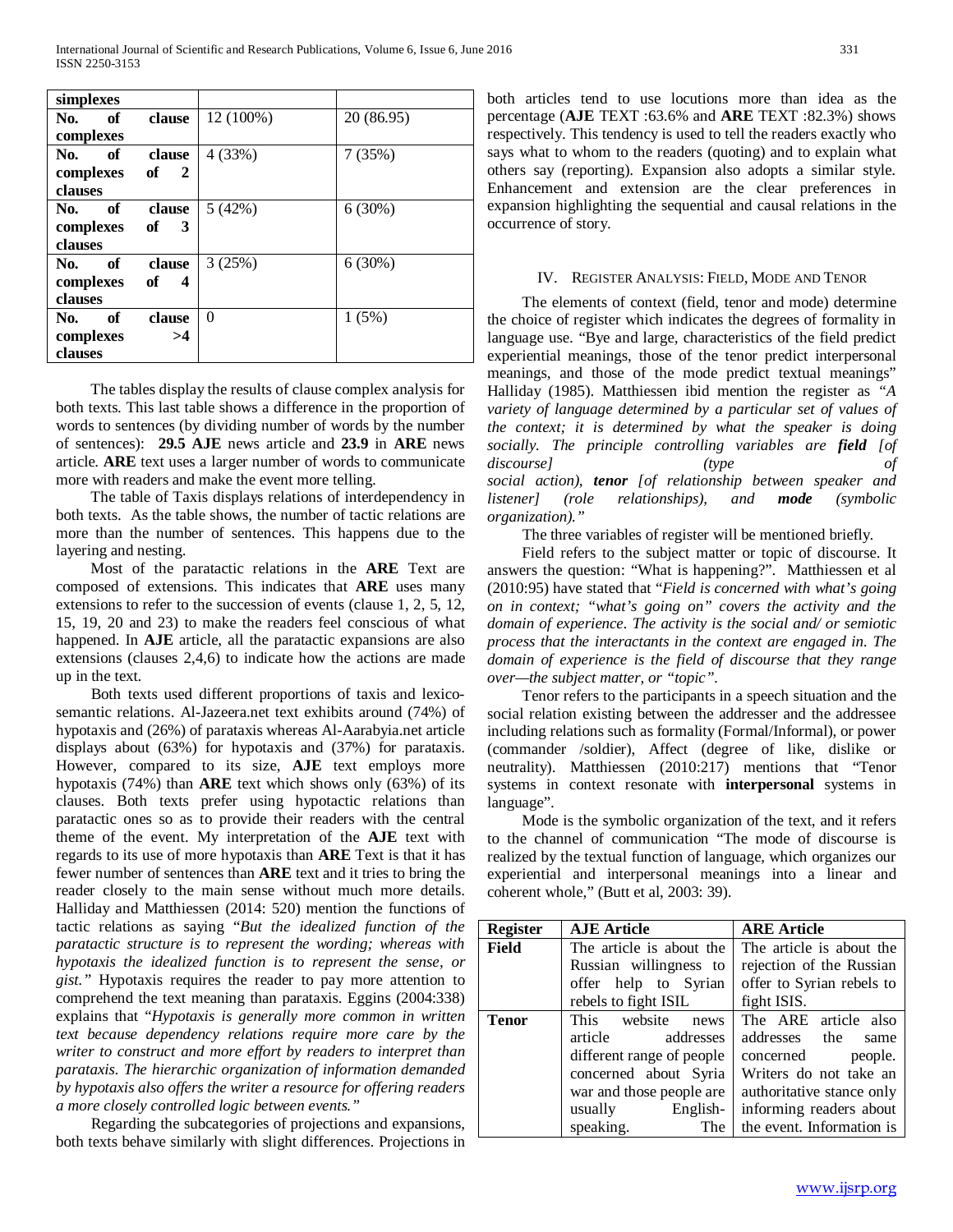|      | vocabulary used here<br>are formal and mainly<br>political terms. The<br>interpersonal views are<br>not imposed in the<br>article. | provided in a relatively<br>objective manner.                                                                                                                                                              |
|------|------------------------------------------------------------------------------------------------------------------------------------|------------------------------------------------------------------------------------------------------------------------------------------------------------------------------------------------------------|
| Mode | linked to achieve the texture.                                                                                                     | As clauses show, both articles are written texts that<br>use only declarative sentences to provide<br>information. Lexicogrammatical choices do not<br>impose any views on the reader. Tenor and field are |

#### V. NOMINALIZATION AND AMBIGUITY

 Halliday considers that there are two kinds of expressions: congruent, also called non-metaphorical; and incongruent, or metaphorical. Generally, it is considered that people, places and things are realized by nouns; actions by verbs; circumstances are realized by prepositional phrases and adverbs, and so on. This relationship is normal. The way we use the language differs and the meaning may be realized differently. This different realization constitutes the grammatical metaphor.

 Halliday (1985: 321) states that "The selection of metaphor is itself a meaningful choice, and the particular metaphor selected adds further semantic features". Metaphor is one of the most interesting phenomena in this language system. In order to get the real meaning of the metaphors, we need to put them in their proper contexts. Halliday (1994: 340) provides an easy and simple concept of metaphor as "**a word is used for something resembling that which it usually refers to**".

Consider the following examples:

#### **ARE text**

- a. I am convinced that most serious politicians have **learned their lessons**...
- b. …by **using outside players**, to have all Syrians sit at the negotiating table.

#### **AJE text**

- a. …. the two men had also discussed **tapping the potential** of other countries in the region to **push the political process** forward.
- b. Russia wants Egypt and Iran **to play a role** in bringing a solution to the conflict in Syria....

 In these examples, metaphors are "**learned their lessons...", "using outside players…", "tapping the potential...", and "to play a role...".** they are all transferred from concrete to abstract senses.

 **Grammatical metaphor** means a substitution of one grammatical class, or one grammatical structure by another. For example, *Moscow call* instead of *Moscow called*. This means that the metaphorical bearer is not a word but a normal utterance of an expression.

 Halliday (1985) divides the grammatical metaphors into two types: the first is the *ideational* type, that reflects the *field*, and the other is the *interpersonal* one, that reflects the *tenor.* 

Grammatical metaphor can cause lexical density and syntactic ambiguity as can be noticed from the sentences above.

#### VI. CONCLUSION

 This paper compares two news articles from news websites: **AL-Jazeera.net** and **AL-Arabyia.net**. The two news articles are about the same event related to Russian intervention in Syria and how it is perceived by the Syrian rebels.

 The articles are addressed to the same type of readership. Hence, both articles display the same technique in reporting and use the same written mode. Most of the declarative clauses are Finite and refer to actions took place in the past.

 As can be seen in the analysis, both articles are written texts that use basically declarative sentences to provide information. Coherence and cohesion are achieved by a linkage of elements of both field and tenor.

 Analysis of clause complex of both articles show that they exhibit different proportions of taxis and lexico-semantic relations. Al-Jazeera.net text exhibits around (74%) of hypotaxis and (26%) of parataxis whereas Al-Aarabyia.net article displays about (63%) for hypotaxis and (37%) for parataxis. Hypotactic relations have been used more than paratactic ones in both articles so as to provide the readers with the central theme of the event since hypotaxis helps the writer to make events logically connected. Eggins (2004:338) state that "*Hypotaxis is generally more common in written text because dependency relations require more care by the writer to construct and more effort by readers to interpret than parataxis. The hierarchic organization of information demanded by hypotaxis also offers the writer a resource for offering readers a more closely controlled logic between events."*

Finally, Systemic Functional Grammar can be used as an effective tool to study and compare news texts.

#### **REFERENCES**

- [1] Halliday M.A.K., Matthiessen C.M.I.M, 2014. An Introduction to Functional Grammar. London: Hodder Arnold.
- [2] Eggins S., 2004. An Introduction to Systemic Functional Linguistics. London: Continuum.
- [3] Thompson, G. (2014). Introducing Functional Grammar. London: Routledge.
- [4] Bloor T, Bloor M, 2004. The Functional Analysis of English. London: Hodder Arnold.
- [5] Leech, Geoffrey. (1985). Semantics: The Study of Meaning. London: Penguin Books.
- [6] Fontaine.L, Bartlett.T and O'Grady.G, 2013. Systemic Functional Linguistics: Exploring choice. London: Cambridge.
- [7] John Myles-Bourdieu, (2010), Language and the Media, Palgrave Macmillan, University of East London
- [8] John E. Richardson (2007) Analysing Newspapers\_ An Approach from Critical Discourse Analysis-Palgrave Macmillan

Sources

- [9] http://www.aljazeera.com/news/2015/10/russia-offers-free-syrian-army-airstrikes-isil-151024122412307.html
- [10] http://english.alarabiya.net/en/News/middle-east/2015/10/24/Russia-says-its-ready-to-help-FSA-pushes-for-Syria-elections.html
- [11] Wikipedia. (2015, December 10). Al Jazeera English. Retrieved December 10, 2015, from
- [12] https://en.wikipedia.org/wiki/Al\_Jazeera\_English
- [13] Wikipedia. (2015, September 26). Al-Arabiya English. Retrieved December 10, 2015, from
- [14] https://en.wikipedia.org/wiki/Al\_Arabiya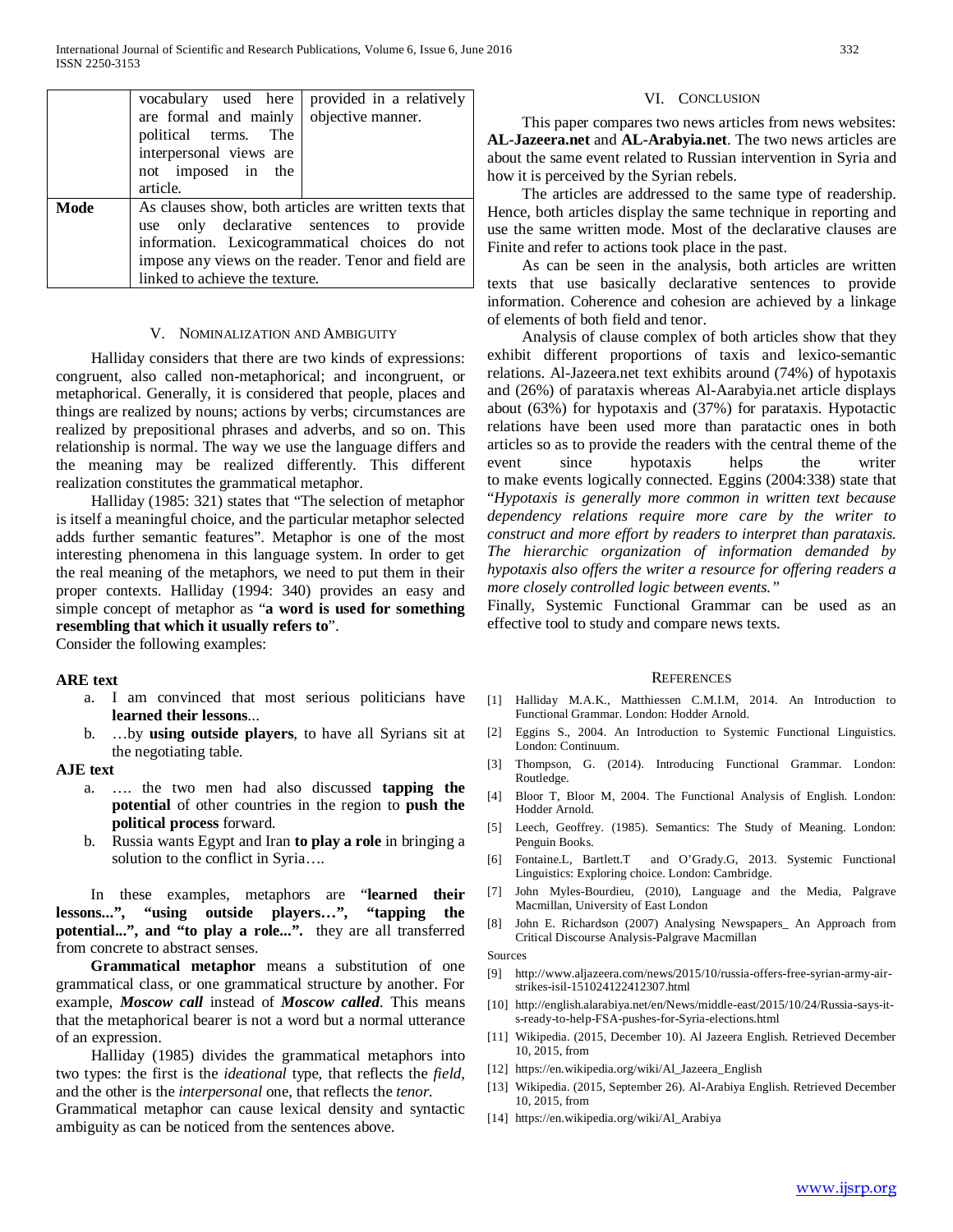Appendix 1

- [1] ALJAZEERA.NET TEXT by www.Al Jazeera.net on October 24, 2015
- [2] Russia offers Free Syrian Army air strikes against ISIL
- [3] Russian FM Sergey Lavrov says he is ready to work with the opposition forces and the US against the armed group. Russia's Foreign Minister says his country is ready to support the Free Syrian Army (FSA) with air strikes and cooperate closely with the US in fighting the Islamic State of Iraq and the Levant (ISIL) group and other factions.
- [4] Are Russia and the US escalating the war in Syria?
- [5] Sergey Lavrov's offer on Saturday was immediately rejected by Syrian rebel factions, which dismissed the idea they could cooperate with Russia while it supported President Bashar al-Assad.
- [6] "Russia is bombing the Free Syrian Army and now it wants to cooperate with us while it remains committed to Assad? We don't understand Russia at all," said Lieutenant Colonel Ahmad Saoud, a spokesman for the Division 13 rebel group, according to the AFP news agency.
- [7] Russia launched an air campaign in late September ostensibly against ISIL and other "terrorist" groups, but the FSA say most of the air strikes are targeting them and other moderate opposition groups.
- [8] Samir Nashar, a member of the Syrian National Coalition, the opposition's main political body, said "80 percent" of strikes had hit the FSA.
- [9] "Instead of talking about their willingness to support the Free Syrian Army, they should stop bombing it," he said.
- **ALARABYIA.NET TEXT By**

# **www.Al Arabiya.net on October 24, 2015 Syrian rebels reject Russian help against ISIS**

 Syria's Western-backed opposition on Saturday rejected a Russian offer to assist them against the Islamic State of Iraq and Syria (ISIS) group and dismissed Moscow's call for new elections. "Russia is bombing the Free Syrian Army and now it wants to cooperate with us, while it remains committed to Assad? We don't understand Russia at all!" said Lieutenant Colonel Ahmad Saoud, a spokesman for the Division 13 rebel group.

Moscow began an aerial campaign in Syria on September 30, saying it was targeting ISIS and other "terrorists".

 But moderate and Islamist rebels say they have been the target of Moscow's strikes, and that the campaign is intended to prop up President Bashar al-Assad's regime rather than eradicate ISIS. Samir Nashar, a member of the Syrian National Coalition, the opposition's main political body, was equally dismissive of an alliance between moderate rebels and Russia. "Instead of talking about their willingness to support the Free Syrian Army, they should stop bombing it," he told AFP. "Eighty percent of the Russian strikes are targeting the FSA."

 The comments came after Russia's Foreign Minister Sergei Lavrov said Saturday that Moscow was ready to support Syria's "patriotic opposition, including the so-called Free Syrian Army, from the air". "The main thing for us is to approach the people fully in charge of representing these or those armed groups fighting terrorism among other things," he told Rossiya 1 television station.

Lavrov also told the station that he hoped to see political progress in Syria and a move toward new elections. "I am convinced that most serious politicians have learned their lessons and with regards to Syria a correct understanding of the situation is developing," he said. "This gives us hope that the political process will move forward in the foreseeable future, by using outside players, to have all Syrians sit at the negotiating table." "Of course, it's necessary to prepare for both parliamentary and presidential polls," he added.

Nashar said the proposal of new elections now was absurd and accused Moscow of trying "to circumvent the demands of the Syrian people for Assad's departure".

 "The Russians are ignoring the real facts on the ground, with millions who have been displaced inside and outside Syria, where cities are destroyed every day," he said. "What elections are they talking about holding under such circumstances?" Syria last held presidential elections in June 2014, with Assad re-elected for a seven-year term with 88.7 percent of the vote. The election was dismissed by the opposition and condemned internationally. The country last held parliamentary elections in May 2012, and it is in theory due to hold its next legislative vote in 2016.

### **Cooperation with Egypt and Iran**

 Russian Foreign Minister Sergei Lavrov and his Egyptian counterpart Sameh Shukri have agreed to continue cooperation in order to help find a political solution to the Syria conflict, the Russian Foreign ministry said on Saturday. In a separate telephone conversation later on Saturday, Lavrov and Iranian Foreign Minister Mohammad Javad Zarif agreed to strengthen their cooperation to bring stability and security to the Middle East.

The telephone conversation was at Moscow's request and followed Lavrov's talks with the United States, Saudi Arabia and Turkey about Syria in Vienna on Friday, the ministry said in a statement on its website.

- [10] Russian-brokered talks
- [11] The offer of air strikes in support of the FSA came as Lavrov and US Secretary of State John Kerry spoke on about organising talks between the Syrian government and the opposition.
- [12] In a telephone conversation held at the request of the US side, the Russian foreign ministry said on its website that the two men had also discussed tapping the potential of other countries in the region to push the political process forward.
- [13] Lavrov also spoke to his Iranian counterpart Mohammad Javad Zarif about the need to strengthen their cooperation in order to bring stability and security to the Middle East.
- [14] Russia wants Egypt and Iran to play a role in bringing a solution to the conflict in Syria, which has raged on since 2011.

#### **AUTHORS**

**First Author** – Mr. Fahd Mohammed Sagheer Eid, Currently, PhD Scholar, Department of Linguistics, Aligarh Muslim University, M.A in Linguistics, Department of Linguistics, Osmania University, Email: fahdeid1982@gmail.com